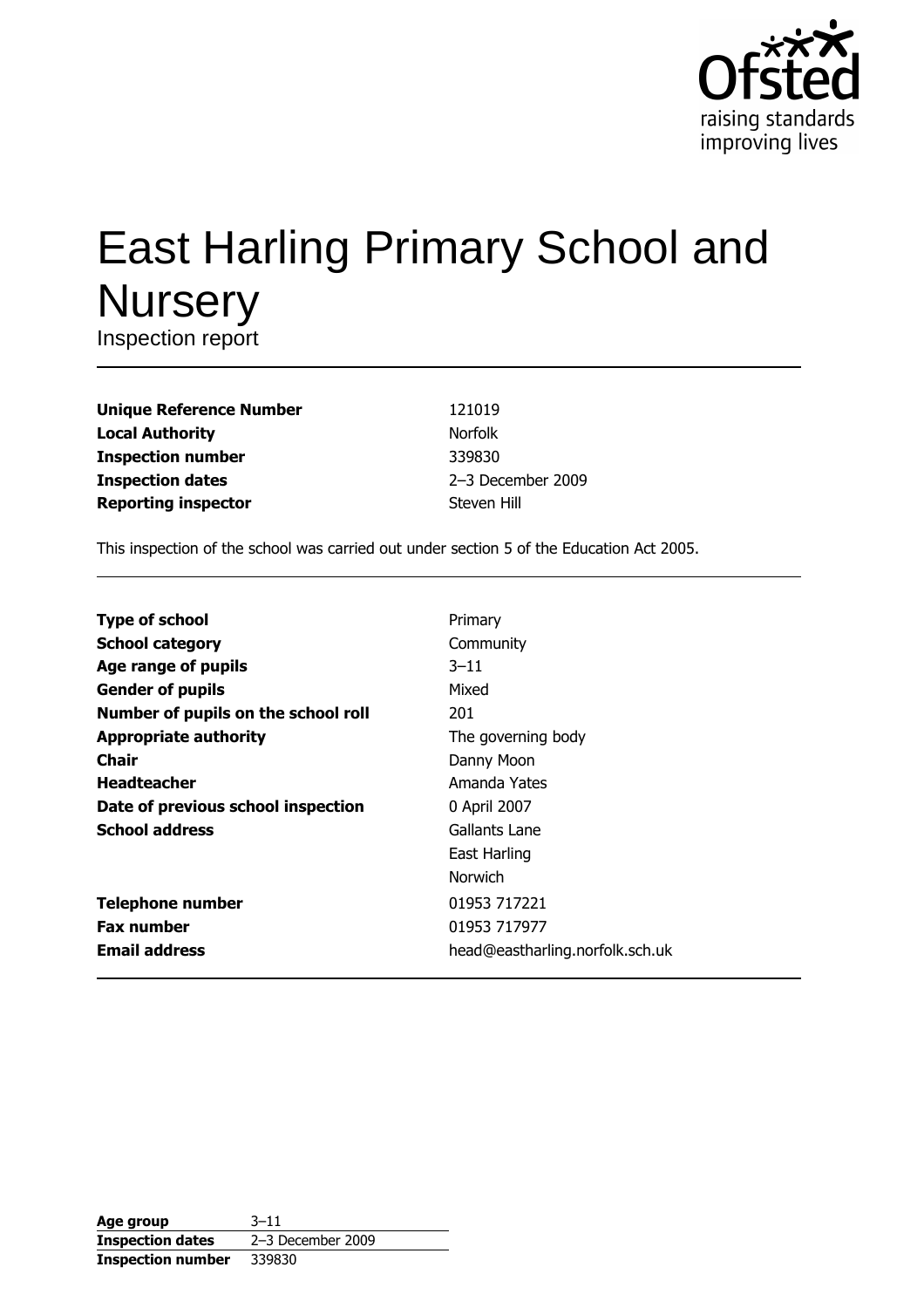The Office for Standards in Education, Children's Services and Skills (Ofsted) regulates and inspects to achieve excellence in the care of children and young people, and in education and skills for learners of all ages. It regulates and inspects childcare and children's social care, and inspects the Children and Family Court Advisory Support Service (Cafcass), schools, colleges, initial teacher training, work-based learning and skills training, adult and community learning, and education and training in prisons and other secure establishments. It rates council children's services, and inspects services for looked after children, safequarding and child protection.

Further copies of this report are obtainable from the school. Under the Education Act 2005, the school must provide a copy of this report free of charge to certain categories of people. A charge not exceeding the full cost of reproduction may be made for any other copies supplied.

If you would like a copy of this document in a different format, such as large print or Braille, please telephone 08456 404045, or email enquiries@ofsted.gov.uk.

You may copy all or parts of this document for non-commercial educational purposes, as long as you give details of the source and date of publication and do not alter the documentation in any way.

Royal Exchange Buildings St Ann's Square Manchester M2 7LA T: 08456 404045 Textphone: 0161 618 8524 E: enquiries@ofsted.gov.uk W: www.ofsted.gov.uk © Crown copyright 2009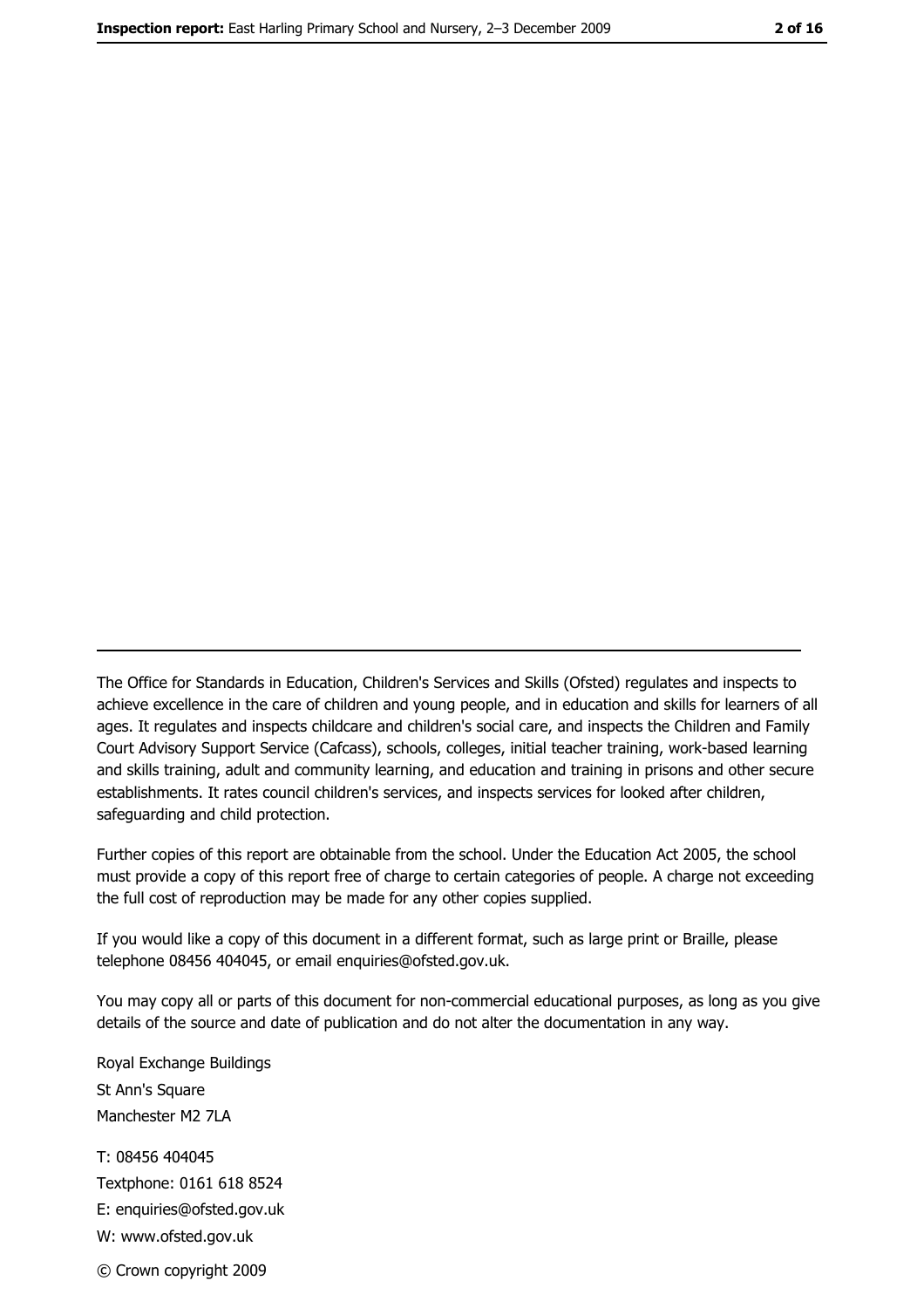# **Introduction**

This inspection was carried out by three additional inspectors. The inspectors visited 14 lessons and held meetings with governors, staff and groups of pupils. They observed the school's work, and looked at a variety of documentation, particularly that related to safeguarding pupils and tracking their progress. Questionnaires from pupils and staff were scrutinised, and 92 questionnaires from parents were analysed.

The inspection team reviewed many aspects of the school's work. It looked in detail at the following:

- Are pupils at Key Stage 2 now making good progress?  $\blacksquare$
- How good is teaching? In particular, are teachers using assessment information  $\blacksquare$ sufficiently well in matching work to the different needs of pupils in lessons?
- Has the school maintained the many strengths in pupils' personal development  $\blacksquare$ since the last inspection?
- How well does the school contribute to community cohesion beyond the immediate  $\blacksquare$ locality?

# **Information about the school**

This is an average sized school in a large village, which draws its pupils from the village, other nearby villages and the surrounding rural area. The very large majority of pupils come from a White British background, with a few coming from a range of other ethnic heritages. Almost all pupils speak English as their mother tongue. The proportion of pupils who have special educational needs and/or disabilities is broadly average, but the proportion who have a statement of special educational needs is high.

The school makes provision for Nursery-aged children in a class which runs each morning. Another class caters for older children of Reception age on a full time basis. Younger Reception children attend this class in the mornings only, until January, when they attend full-time.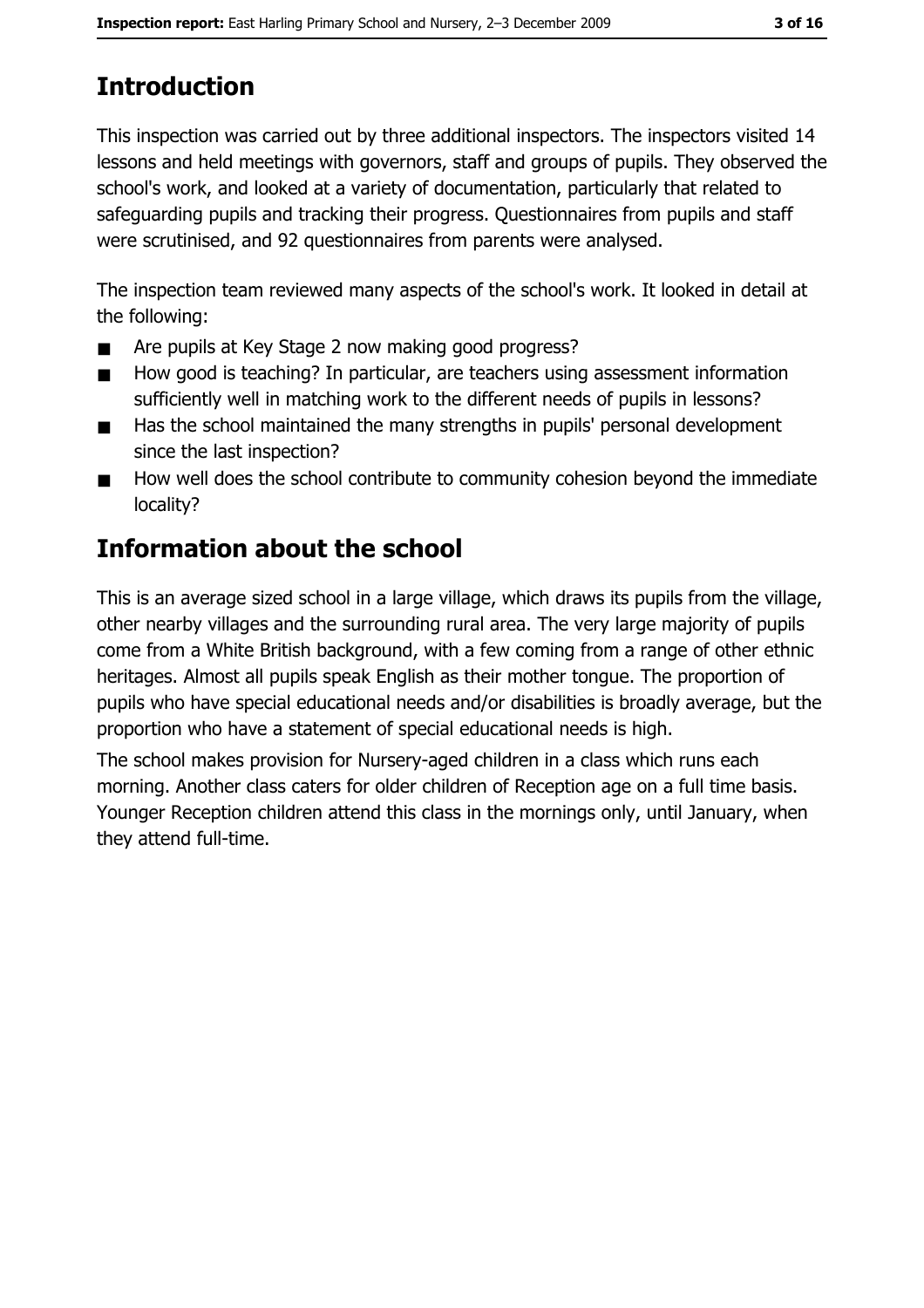# **Inspection judgements**

## Overall effectiveness: how good is the school?

#### The school's capacity for sustained improvement

## **Main findings**

The school has consolidated its excellent work to promote pupils' personal development since the last inspection, and has improved their progress at Key Stage 2 significantly. This has been accomplished by excellent leadership from the headteacher, very effective teamwork by the whole staff, and good support from the governing body.

Self-evaluation has been strengthened and the school has an accurate understanding of its strengths, and a clearer picture of how well pupils are making progress. It is well placed to sustain the improvements of the last two years.

Results of national assessments show that, for several years, although pupils made good progress to reach significantly above average standards in the younger classes, their progress often tailed off considerably in Key Stage 2. From 2006 to 2008, too many pupils who reached the end of Year 6 had not made the progress they should since Year 2. Attainment at the end of the school was broadly average and declining. There was a dramatic upturn in the 2009 results, which were significantly above average, and show that this group of Year 6 pupils had made good progress during Key Stage 2. Attainment overall for the last three years is average. However, the current attainment of pupils in the school is above average, including in the present Year 6 class. Pupils throughout the school are now making good progress, and this is confirmed by both the school's tracking and inspectors' observations of their progress and standards in lessons.

The key to the upturn in results is the school's much improved system to assess pupils' attainment and so track their progress more rigorously. Teachers have a much clearer picture of how pupils are doing, and use the information to give pupils work that is tailored well to meet their individual needs. Pupils who start to slip behind are now quickly identified, and the school ensures that such pupils are provided with extra support to help them catch up. As a result of these improvements, achievement in the school is good.

Children in the Early Years Foundation Stage also make good progress and the adults assess and record their achievements diligently. However, because the systems used in Nursery and Reception are different, records do not give a clear enough picture of how well individuals and groups are progressing. This has been identified as a problem by the school's leaders, and all the Early Years Foundation Stage staff are already taking action to introduce a national assessment system into Nursery to complement one used in Reception. The adults make good use of the outdoor areas to promote children's learning, despite the fact that the area for the Reception class has considerable shortcomings. It is cramped for space and is not directly accessible from the classroom. The most striking elements of this school include how enthusiastic pupils are, their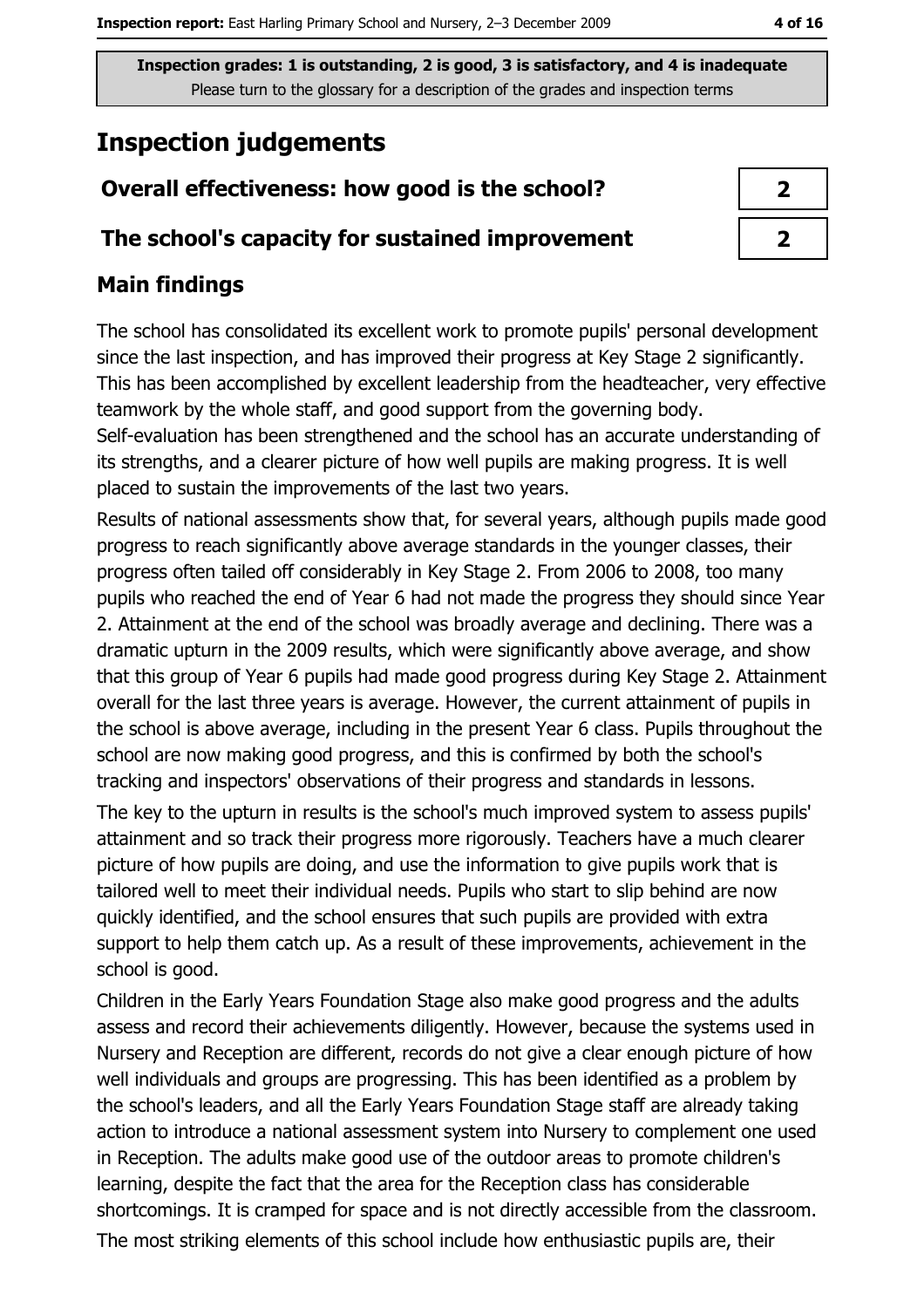commitment to the school and each other, and their excellent behaviour. As the chair of governors accurately summarised, 'This is a happy place to be'. The school's outstanding provision for care, support and quidance ensures that pupils feel completely safe and they thoroughly enjoy their learning. They have an excellent understanding of healthy lifestyles. Responses to pupils' questionnaires were overwhelming positive that adults in the school care about them. The recent improvements to the curriculum, which focus on meaningful links between different subjects, are enhancing pupils' enthusiasm as well as their learning. Pupils' spiritual, moral, social and cultural development is good. They get on extremely well with each other, regardless of gender, ethnicity or ability. However, their understanding of the wide range of cultures within this country is only satisfactory, and they have too few opportunities to interact directly with people beyond the immediate locality. The promotion of equal opportunities is excellent. Pupils with special educational needs and/or disabilities are fully included in all aspects of school life, helped by the very good links the school has with a variety of outside partners. Many aspects of leadership and management are good and some are outstanding. For example, the excellent management of teaching and learning has underpinned the major improvements to assessment and progress at Key Stage 2. The promotion of community cohesion is satisfactory. The school itself is a thriving and harmonious community, and there are strong links with the village and the local area. However, as a recent evaluation by senior staff has identified, links with other communities in the United Kingdom or abroad are in their infancy.

## What does the school need to do to improve further?

- Improve aspects of both pupils' cultural development and the school's promotion of  $\blacksquare$ community cohesion by:
	- providing more opportunities for pupils to develop a better understanding of the different cultures in the United Kingdom and across the rest of the world
	- finding ways for pupils to interact more directly with people who come from different ethnic and religious heritages.
	- Improve the provision in the Early Years Foundation Stage by:
	- developing a more compatible system to track children's progress across the  $\overline{\phantom{a}}$ Nursery and Reception classes
	- providing a better outside learning area for children in the Reception class.

## **Outcomes for individuals and groups of pupils**



All groups of pupils are now making good progress regardless of ability. Progress in English has always been secure, but progress in mathematics improved dramatically at Key Stage 2 last year, and also improved in science. In class, pupils work hard, concentrate well and are keen to succeed. They have exceptionally good collaborative skills, discussing their work sensibly together, listening to each other carefully, and offering their own ideas with confidence. They use information and communication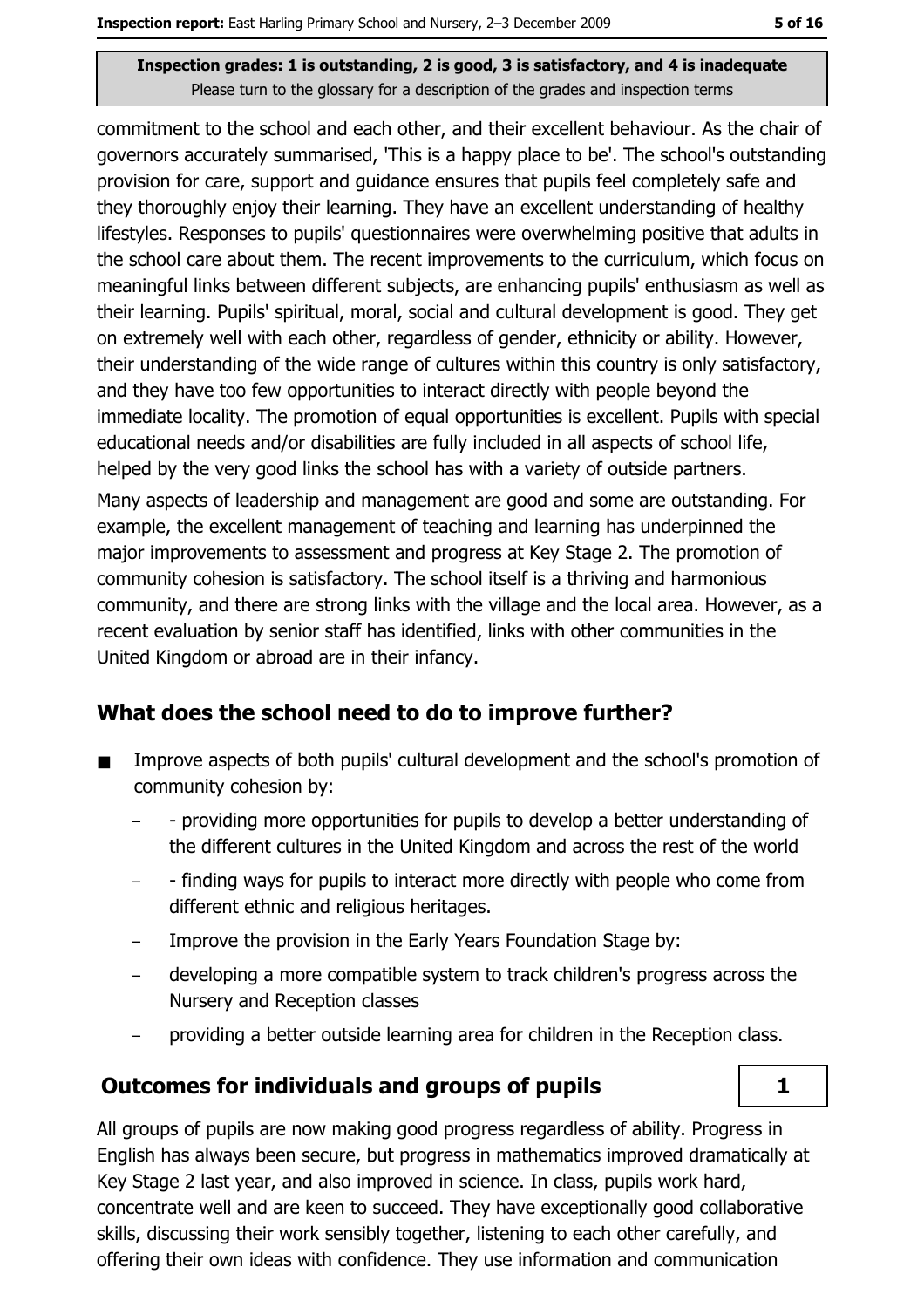technology (ICT) competently, and have a good understanding of applying their basic skills in real situations, such as when planning and budgeting for their own 'restaurants' and shopping for ingredients in a local supermarket.

Pupils' enjoyment of all aspects of school is reflected in their attendance, which is above average and rising. Pupils are very confident that they are safe in school, with Year 2 pupils telling an inspector that this was because of both the adults and their friends. Their outstanding behaviour in class strongly supports pupils' learning, and their immaculate behaviour outdoors, or indoors during wet playtimes, contributes greatly to the positive ethos of the school. Pupils have excellent relationships with each other and staff. Pupils are kind and caring towards each other. They take their responsibilities seriously, but enjoy doing them. This was seen when 'playground friends' led large groups of younger children in a lively game at playtime. This example of a strong contribution to the community is just one of many. The school council plays a significant part in putting forward pupils' 'voice' and pupils contribute in a variety of ways to the village community. The choir greatly enjoyed singing to the local luncheon club during the inspection, for example. Pupils participate enthusiastically in a wide range of physical activites and have a good knowledge of health issues. Year 2 pupils already have a very good understanding of the need for a balanced diet. When the opportunity presents, pupils reflect thoughtfully about important issues and show respect for the views of others. Their good basic skills and exceptionally positive attitudes mean they are extremely well prepared for their future lives in education and beyond.

| These are the grades for pupils' outcomes |  |  |  |
|-------------------------------------------|--|--|--|
|-------------------------------------------|--|--|--|

| Pupils' achievement and the extent to which they enjoy their learning<br>Taking into account:               | $\overline{\mathbf{2}}$  |
|-------------------------------------------------------------------------------------------------------------|--------------------------|
| Pupils' attainment <sup>1</sup>                                                                             | 3                        |
| The quality of pupils' learning and their progress                                                          | 2                        |
| The quality of learning for pupils with special educational needs and/or<br>disabilities and their progress | $\overline{\phantom{a}}$ |
| The extent to which pupils feel safe                                                                        |                          |
| <b>Pupils' behaviour</b>                                                                                    |                          |
| The extent to which pupils adopt healthy lifestyles                                                         |                          |
| The extent to which pupils contribute to the school and wider community                                     |                          |

The grades for attainment and attendance are: 1 is high; 2 is above average; 3 is broadly average; and 4 is low.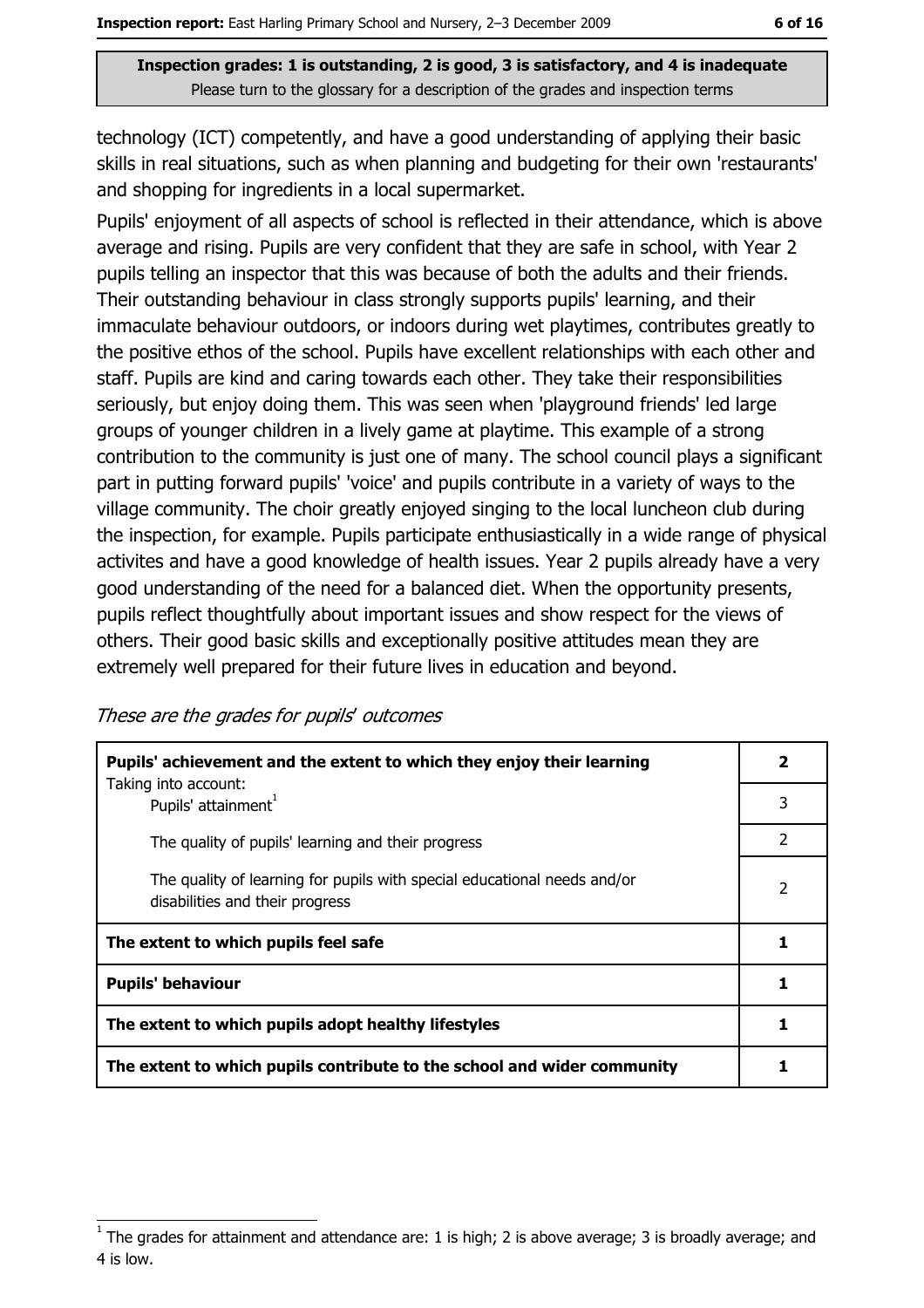| v<br>v<br>۰.<br>v |  |
|-------------------|--|
|-------------------|--|

| Inspection grades: 1 is outstanding, 2 is good, 3 is satisfactory, and 4 is inadequate<br>Please turn to the glossary for a description of the grades and inspection terms |   |
|----------------------------------------------------------------------------------------------------------------------------------------------------------------------------|---|
| The extent to which pupils develop workplace and other skills that will<br>contribute to their future economic well-being                                                  |   |
| Taking into account:<br>Pupils' attendance <sup>1</sup>                                                                                                                    | 2 |
| The extent of pupils' spiritual, moral, social and cultural development                                                                                                    |   |

#### How effective is the provision?

Almost all lessons are good and a few are outstanding. Classroom management is very good in all year groups. This is because of consistent expectations and, above all, positive relationships. Teachers treat pupils with respect and kindness, so pupils like their teachers and are keen to please them by working hard and behaving well. Building on the improved planning for linking different subjects, teachers provide exciting and interesting activities, often using practical work, discussion, drama or other strategies to involve all pupils and generate enthusiasm. Good use is made of interactive whiteboards to enhance or clarify teachers' explanations. Teachers make increasingly confident assessments of pupils' attainment, and use the results increasingly effectively to plan work that is matched to their different needs. This usually means that pupils get work that is at just the right level of challenge, although occasionally some pupils get work that is too hard or too easy for them. Marking is good and shows pupils how well they have done and, in the best examples, how they can improve in future. Pupils have individual targets, although some younger pupils are very vague about what these are. The pastoral care and support for all pupils is of a high quality, and this is seen particularly in the help provided for those who have special educational needs and/or disabilities, or those whose particular circumstances make them vulnerable. Wide links with outside agencies are used very effectively to enhance pupils' learning and well-being, and to ensure that they are fully involved in all aspects of school, and make good progress. The school has rightly developed a reputation for providing extremely well for pupils with significant special educational needs. The large proportion of pupils with statements of such need do really well in the school, socially and academically, as some of their parents wrote to tell the inspectors.

The school has greatly improved the interest and relevance of the curriculum through introducing topics that link different subjects in a meaningful way. This has improved pupils' involvement and enthusiasm, and is contributing well to their improving progress. The school is still developing, evaluating and embedding the new planning, including how ICT can best be integrated with other subjects. A good range of extra-curricular activities is well attended and enhance pupils' social development as well as their skills and understanding. Year 6 pupils are particularly enthusiastic about their 'amazing' residential trip to the Lake District.

#### These are the grades for the quality of provision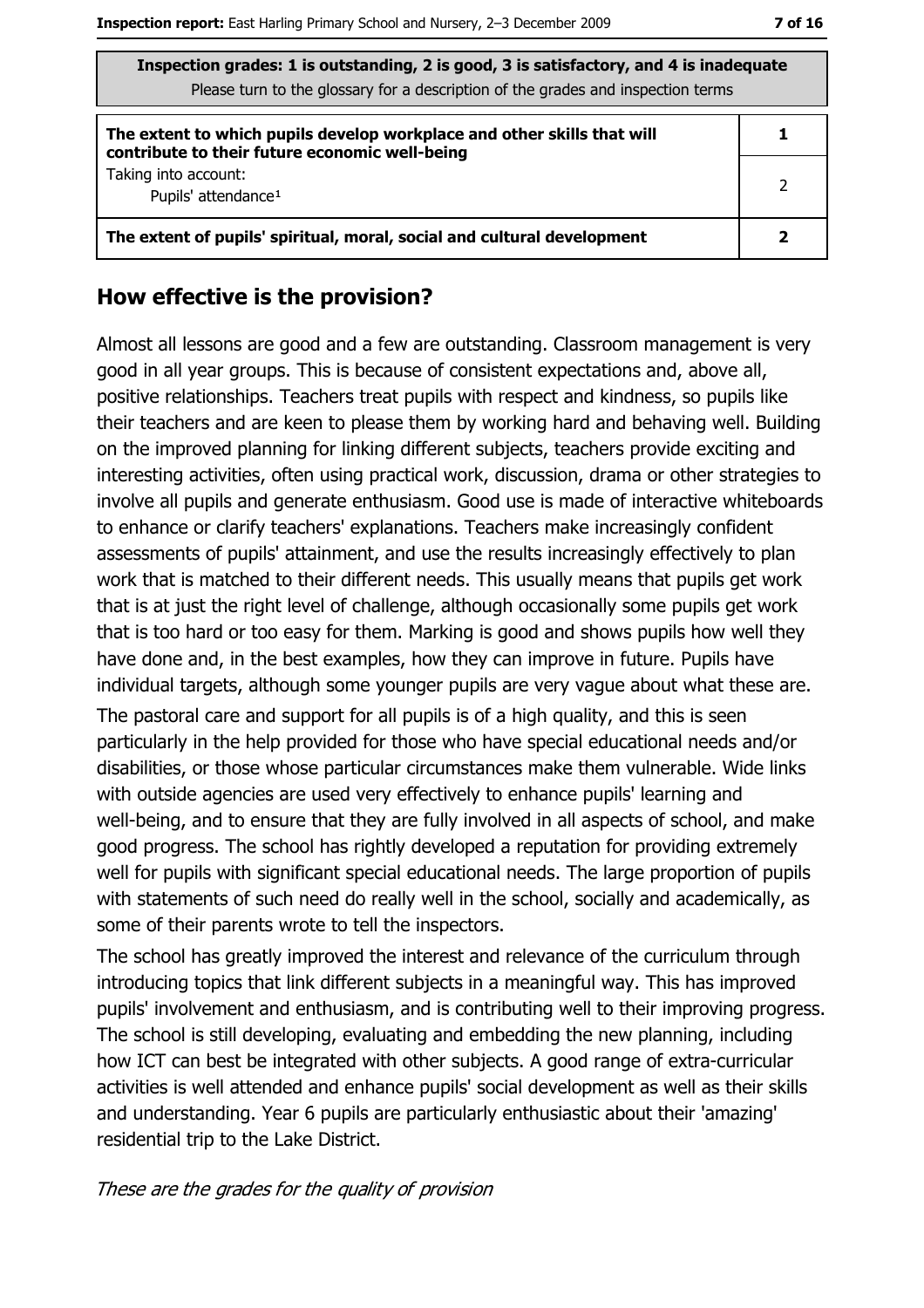| The quality of teaching                                                                                    |  |
|------------------------------------------------------------------------------------------------------------|--|
| Taking into account:<br>The use of assessment to support learning                                          |  |
| The extent to which the curriculum meets pupils' needs, including, where<br>relevant, through partnerships |  |
| The effectiveness of care, guidance and support                                                            |  |

#### How effective are leadership and management?

Strong leadership and management underpin the many positive aspects of the school. In particular, rigorous monitoring of progress and teaching, and clear feedback to staff, have improved teaching and raised achievement. The promotion of equal opportunities is embedded in everything the school does and ensures that different groups are all fully included in school life. Community cohesion is promoted very well locally, but is not sufficiently established with respect to the wider world. The governing body has greatly increased its effectiveness since the last inspection. It is better organised, and much better monitoring means governors have a secure understanding of the school's strengths and weaknesses, and are well placed to hold the school to account. This has been achieved despite many changes in personnel, because of clear guidance and support from the headteacher. Excellent partnerships with a variety of local organisations in the village and beyond support pupils' learning and well-being. Apart from the many strong links that help pupils with special educational needs and/or disabilities, links with other local schools in joint ventures benefit everyone. A project on A Midsummer Night's Dream with the theatre in Norwich gave pupils experiences which no school could provide unaided. Good and improving links with parents have been enhanced by the work of the cluster's parent support adviser. Safeguarding procedures are good, training for staff and governors has a high profile, and documentation is up to date. Parents and children alike are confident that the school is a safe environment. The school's resources are managed well so that it provides good value for money.

| The effectiveness of leadership and management in embedding ambition and<br>driving improvement                                                                     |   |
|---------------------------------------------------------------------------------------------------------------------------------------------------------------------|---|
| Taking into account:                                                                                                                                                |   |
| The leadership and management of teaching and learning                                                                                                              |   |
| The effectiveness of the governing body in challenging and supporting the<br>school so that weaknesses are tackled decisively and statutory responsibilities<br>met | 2 |
| The effectiveness of the school's engagement with parents and carers                                                                                                | 2 |
| The effectiveness of partnerships in promoting learning and well-being                                                                                              |   |
| The effectiveness with which the school promotes equality of opportunity and<br>tackles discrimination                                                              |   |

These are the grades for leadership and management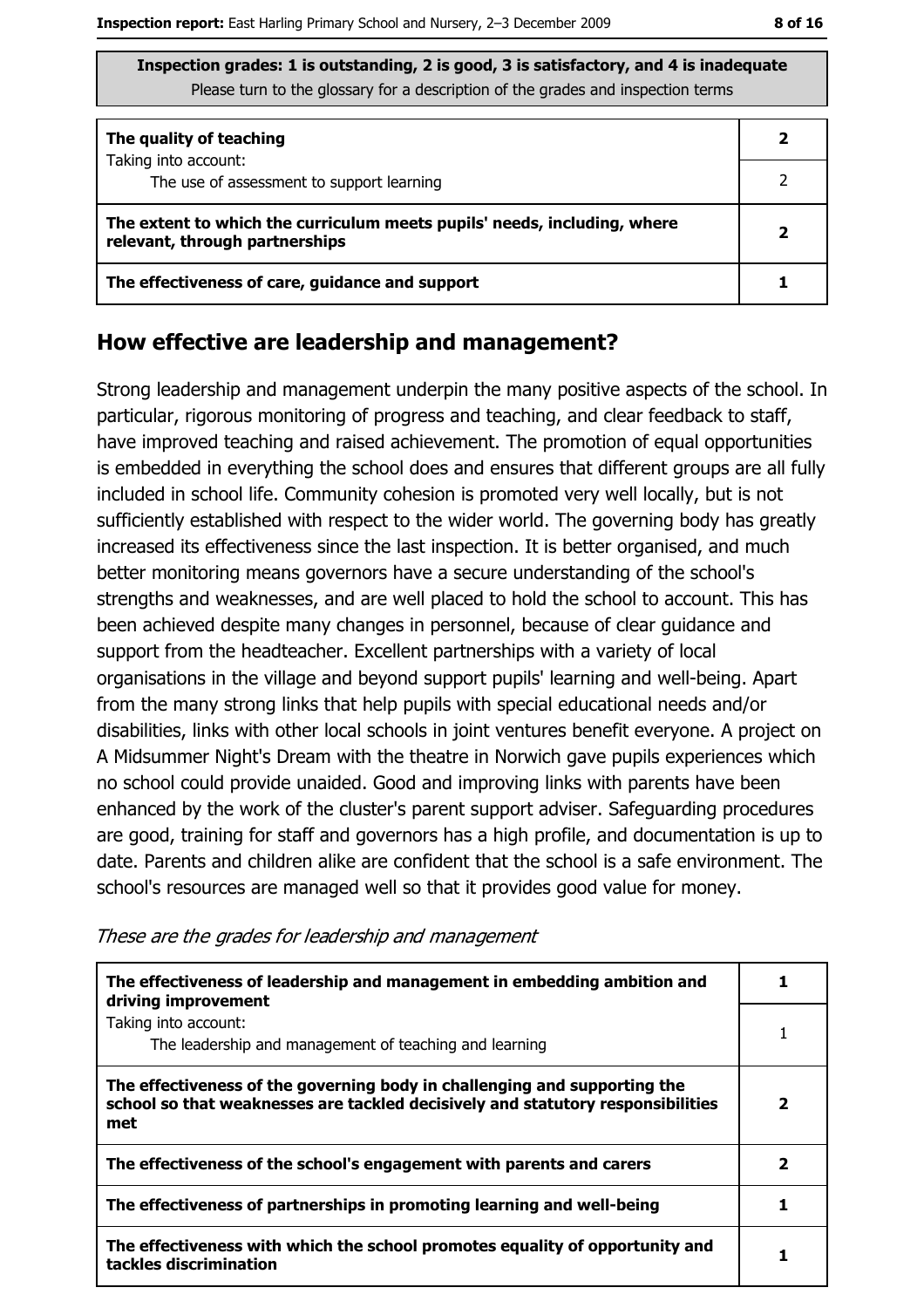| Inspection grades: 1 is outstanding, 2 is good, 3 is satisfactory, and 4 is inadequate<br>Please turn to the glossary for a description of the grades and inspection terms |                |
|----------------------------------------------------------------------------------------------------------------------------------------------------------------------------|----------------|
| The effectiveness of safeguarding procedures                                                                                                                               | 2              |
| The effectiveness with which the school promotes community cohesion                                                                                                        | 3              |
| The effectiveness with which the school deploys resources to achieve<br>value for money                                                                                    | $\overline{2}$ |

#### **Early Years Foundation Stage**

Good leadership from the headteacher and all the Early Years Foundation Stage staff means that the most important elements of provision that need development have already been identified; assessment systems in the Nursery and outside provision in the Reception class. Plans are in place to address these, with the improved role of the key stage leader playing an important role in managing the process. Children make good progress in both classes because of good teaching and an interesting and exciting range of activities that engage their enthusiasm. For example, in an excellent drama session in the Reception class, children made great progress in their social skills as well as their understanding of stories, when they took the part of the three Owl Babies. They worked very well in threes to show a variety of emotions with great skill and enthusiasm. There is a good balance between activities that are adult directed and those that children choose for themselves. A careful track is kept of children's involvement, so that they all receive a broad and relevant curriculum. Relationships with adults are extremely good, so that children settle in quickly and feel safe and happy. They join in activities with great enjoyment, behave extremely well, and show good concentration for their age. Good use is made of the outside facilities in both classes, and adults in the Nursery are extremely good at integrating indoor and outdoor play. The limited outdoor provision in the Reception class prevents such 'free-flow', but adults make the best possible use of the limited facilities available.

| <b>Overall effectiveness of the Early Years Foundation Stage</b>                             | 2              |
|----------------------------------------------------------------------------------------------|----------------|
| Taking into account:<br>Outcomes for children in the Early Years Foundation Stage            |                |
| The quality of provision in the Early Years Foundation Stage                                 |                |
| The effectiveness of leadership and management of the Early Years<br><b>Foundation Stage</b> | $\overline{2}$ |

These are the grades for the Early Years Foundation Stage

#### **Views of parents and carers**

The very large majority of parents and carers are extremely positive about the school. They particularly value that the children are safe and happy, and that the teaching is good. A few expressed some concerns, in particular about how bad behaviour is managed and about leadership and management. The inspectors saw excellent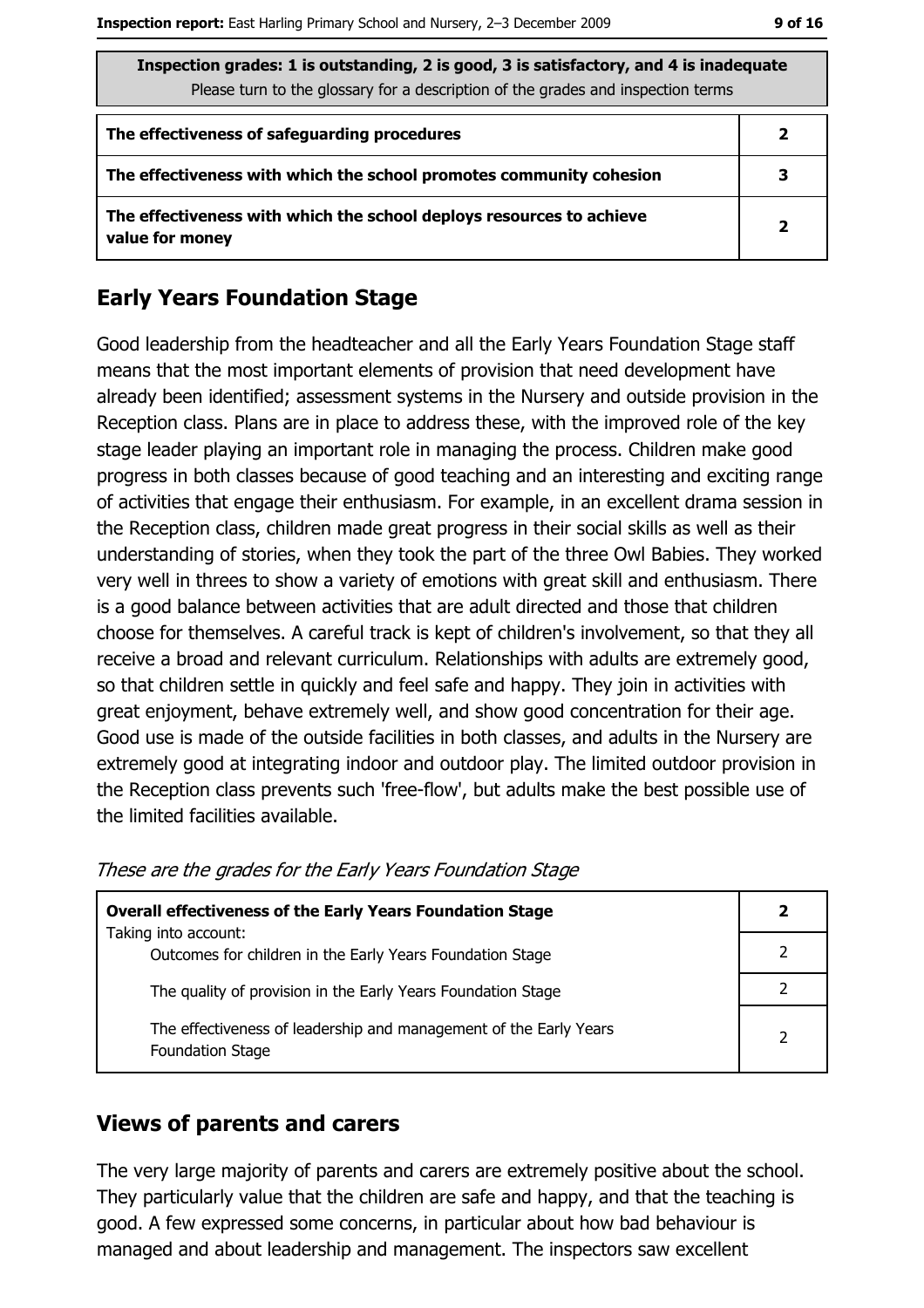behaviour during the inspection, and pupils report that they are very confident that any misbehaviour is dealt with quickly by the adults. Inspectors judge the leadership and management of the school to be very effective. Staff work together well to improve provision, and have greatly improved pupils' progress in the last two years.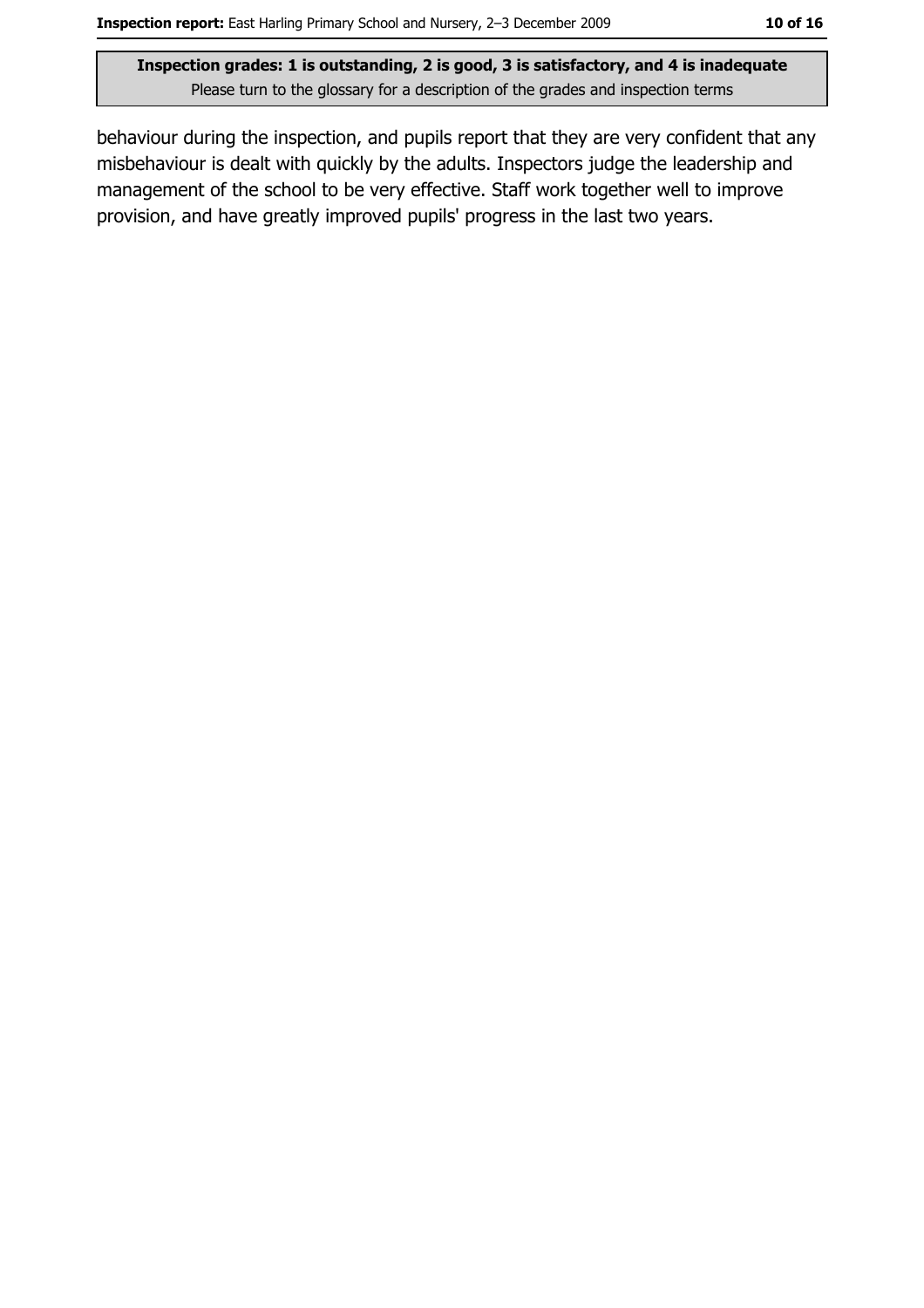#### Responses from parents and carers to Ofsted's questionnaire

Ofsted invited all the registered parents and carers of pupils registered at East Harling Primary School and Nursery to complete a questionnaire about their views of the school.

In the questionnaire, parents and carers were asked to record how strongly they agreed with 13 statements about the school. The inspection team received 92 completed questionnaires by the end of the on-site inspection. In total, there are 201 pupils registered at the school.

| <b>Statements</b>                                                                                                                                                                                                                                       | <b>Strongly</b><br><b>Agree</b> |               | <b>Agree</b> |               | <b>Disagree</b> |                | <b>Strongly</b><br>disagree |                |
|---------------------------------------------------------------------------------------------------------------------------------------------------------------------------------------------------------------------------------------------------------|---------------------------------|---------------|--------------|---------------|-----------------|----------------|-----------------------------|----------------|
|                                                                                                                                                                                                                                                         | <b>Total</b>                    | $\frac{0}{0}$ | <b>Total</b> | $\frac{0}{0}$ | <b>Total</b>    | $\frac{0}{0}$  | <b>Total</b>                | $\frac{0}{0}$  |
| My child enjoys school                                                                                                                                                                                                                                  | 61                              | 66            | 29           | 32            | $\overline{2}$  | $\overline{2}$ | $\mathbf 0$                 | $\mathbf 0$    |
| The school keeps my child<br>safe                                                                                                                                                                                                                       | 56                              | 61            | 35           | 38            | $\mathbf{1}$    | $\mathbf{1}$   | 0                           | $\mathbf 0$    |
| The school informs me<br>about my child's progress                                                                                                                                                                                                      | 43                              | 47            | 45           | 49            | 4               | 4              | 0                           | 0              |
| My child is making enough<br>progress at this school                                                                                                                                                                                                    | 41                              | 45            | 46           | 50            | 3               | 3              | 0                           | 0              |
| The teaching is good at this<br>school                                                                                                                                                                                                                  | 48                              | 52            | 39           | 42            | $\overline{2}$  | $\overline{2}$ | 0                           | $\mathbf 0$    |
| The school helps me to<br>support my child's learning                                                                                                                                                                                                   | 39                              | 42            | 50           | 54            | $\overline{2}$  | $\overline{2}$ | 0                           | $\mathbf 0$    |
| The school helps my child to<br>have a healthy lifestyle                                                                                                                                                                                                | 37                              | 40            | 53           | 58            | $\overline{2}$  | $\overline{2}$ | $\mathbf 0$                 | $\mathbf 0$    |
| The school makes sure that<br>my child is well prepared for<br>the future (for example<br>changing year group,<br>changing school, and for<br>children who are finishing<br>school, entering further or<br>higher education, or<br>entering employment) | 30                              | 33            | 50           | 54            | 6               | 7              | 0                           | $\mathbf 0$    |
| The school meets my child's<br>particular needs                                                                                                                                                                                                         | 35                              | 38            | 53           | 58            | 3               | 3              | 1                           | $\mathbf{1}$   |
| The school deals effectively<br>with unacceptable behaviour                                                                                                                                                                                             | 35                              | 38            | 46           | 50            | 5               | 5              | $\overline{2}$              | $\overline{2}$ |
| The school takes account of<br>my suggestions and<br>concerns                                                                                                                                                                                           | 28                              | 30            | 50           | 54            | 5               | 5              | $\overline{2}$              | $\overline{2}$ |
| The school is led and<br>managed effectively                                                                                                                                                                                                            | 32                              | 35            | 48           | 52            | $\overline{7}$  | 8              | $\mathbf{1}$                | $\mathbf{1}$   |
| Overall, I am happy with my<br>child's experience at this<br>school                                                                                                                                                                                     | 42                              | 46            | 46           | 50            | $\overline{4}$  | $\overline{4}$ | 0                           | 0              |

The table above summarises the responses that parents and carers made to each statement. The percentages indicate the proportion of parents and carers giving that response out of the total number of completed questionnaires. Where one or more parents and carers chose not to answer a particular question, the percentages will not add up to 100%.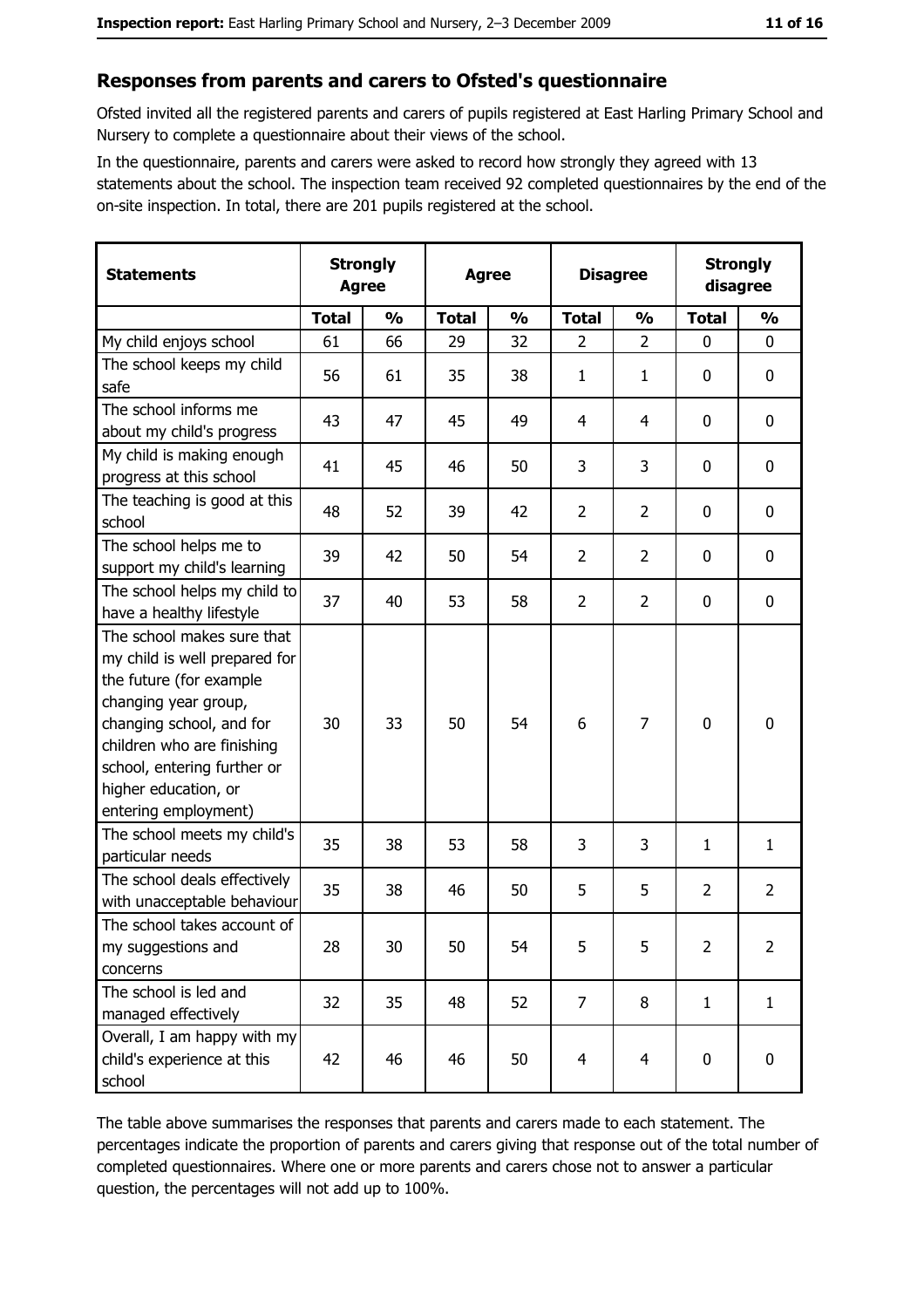# Glossary

| Grade   | <b>Judgement</b> | <b>Description</b>                                                                                                                                                                                                               |
|---------|------------------|----------------------------------------------------------------------------------------------------------------------------------------------------------------------------------------------------------------------------------|
| Grade 1 | Outstanding      | These features are highly effective. An oustanding<br>school provides exceptionally well for its pupils' needs.                                                                                                                  |
| Grade 2 | Good             | These are very positive features of a school. A school<br>that is good is serving its pupils well.                                                                                                                               |
| Grade 3 | Satisfactory     | These features are of reasonable quality. A satisfactory<br>school is providing adequately for its pupils.                                                                                                                       |
| Grade 4 | Inadequate       | These features are not of an acceptable standard. An<br>inadequate school needs to make significant<br>improvement in order to meet the needs of its pupils.<br>Ofsted inspectors will make further visits until it<br>improves. |

## What inspection judgements mean

### Overall effectiveness of schools inspected between September 2007 and July 2008

|                       | Overall effectiveness judgement (percentage of<br>schools) |      |                     |                   |  |
|-----------------------|------------------------------------------------------------|------|---------------------|-------------------|--|
| <b>Type of school</b> | Outstanding                                                | Good | <b>Satisfactory</b> | <b>Inadequate</b> |  |
| Nursery schools       | 39                                                         | 58   | 3                   | 0                 |  |
| Primary schools       | 13                                                         | 50   | 33                  | 4                 |  |
| Secondary schools     | 17                                                         | 40   | 34                  | 9                 |  |
| Sixth forms           | 18                                                         | 43   | 37                  | $\overline{2}$    |  |
| Special schools       | 26                                                         | 54   | 18                  | $\overline{2}$    |  |
| Pupil referral units  | 7                                                          | 55   | 30                  | 7                 |  |
| All schools           | 15                                                         | 49   | 32                  | 5                 |  |

New school inspection arrangements were introduced on 1 September 2009. This means that inspectors now make some additional judgements that were not made previously.

The data in the table above were reported in The Annual Report of Her Majesty's Chief Inspector of Education, Children's Services and Skills 2007/08.

Percentages are rounded and do not always add exactly to 100. Secondary school figures include those that have sixth forms, and sixth form figures include only the data specifically for sixth form inspection judgements.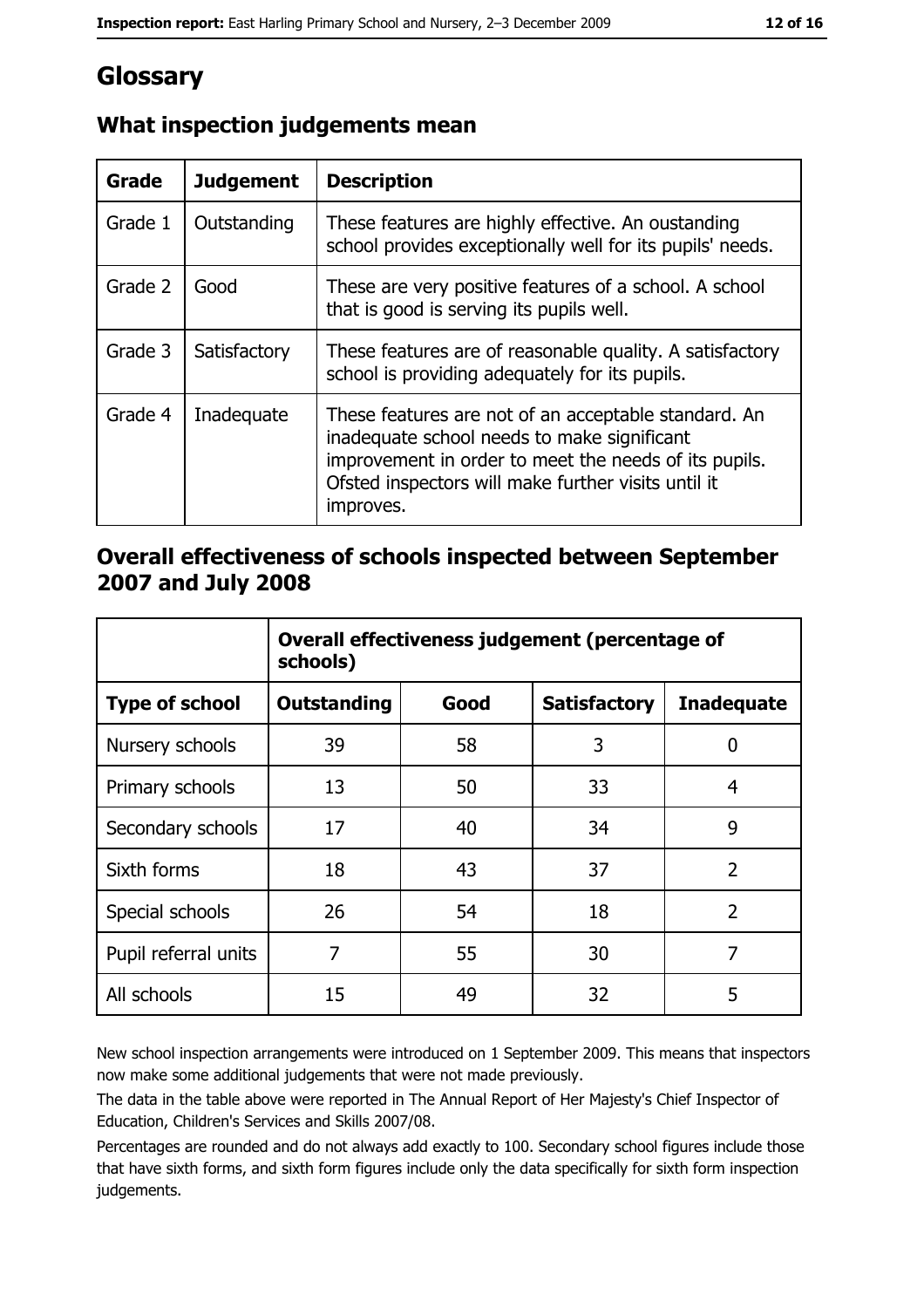# **Common terminology used by inspectors**

| Achievement:                  | the progress and success of a pupil in<br>their learning, development or training.                                                                                                                                                                                                                           |
|-------------------------------|--------------------------------------------------------------------------------------------------------------------------------------------------------------------------------------------------------------------------------------------------------------------------------------------------------------|
| Attainment:                   | the standard of the pupils' work shown by<br>test and examination results and in<br>lessons.                                                                                                                                                                                                                 |
| Capacity to improve:          | the proven ability of the school to<br>continue improving. Inspectors base this<br>judgement on what the school has<br>accomplished so far and on the quality of<br>its systems to maintain improvement.                                                                                                     |
| Leadership and management:    | the contribution of all the staff with<br>responsibilities, not just the headteacher,<br>to identifying priorities, directing and<br>motivating staff and running the school.                                                                                                                                |
| Learning:                     | how well pupils acquire knowledge,<br>develop their understanding, learn and<br>practise skills and are developing their<br>competence as learners.                                                                                                                                                          |
| <b>Overall effectiveness:</b> | inspectors form a judgement on a school's<br>overall effectiveness based on the findings<br>from their inspection of the school. The<br>following judgements, in particular,<br>influence what the overall effectiveness<br>judgement will be.                                                               |
|                               | The school's capacity for sustained<br>improvement.<br>Outcomes for individuals and groups<br>of pupils.<br>The quality of teaching.<br>The extent to which the curriculum<br>meets pupil's needs, including where<br>relevant, through partnerships.<br>The effectiveness of care, guidance<br>and support. |
| Progress:                     | the rate at which pupils are learning in<br>lessons and over longer periods of time. It<br>is often measured by comparing the<br>pupils' attainment at the end of a key<br>stage with their attainment when they<br>started.                                                                                 |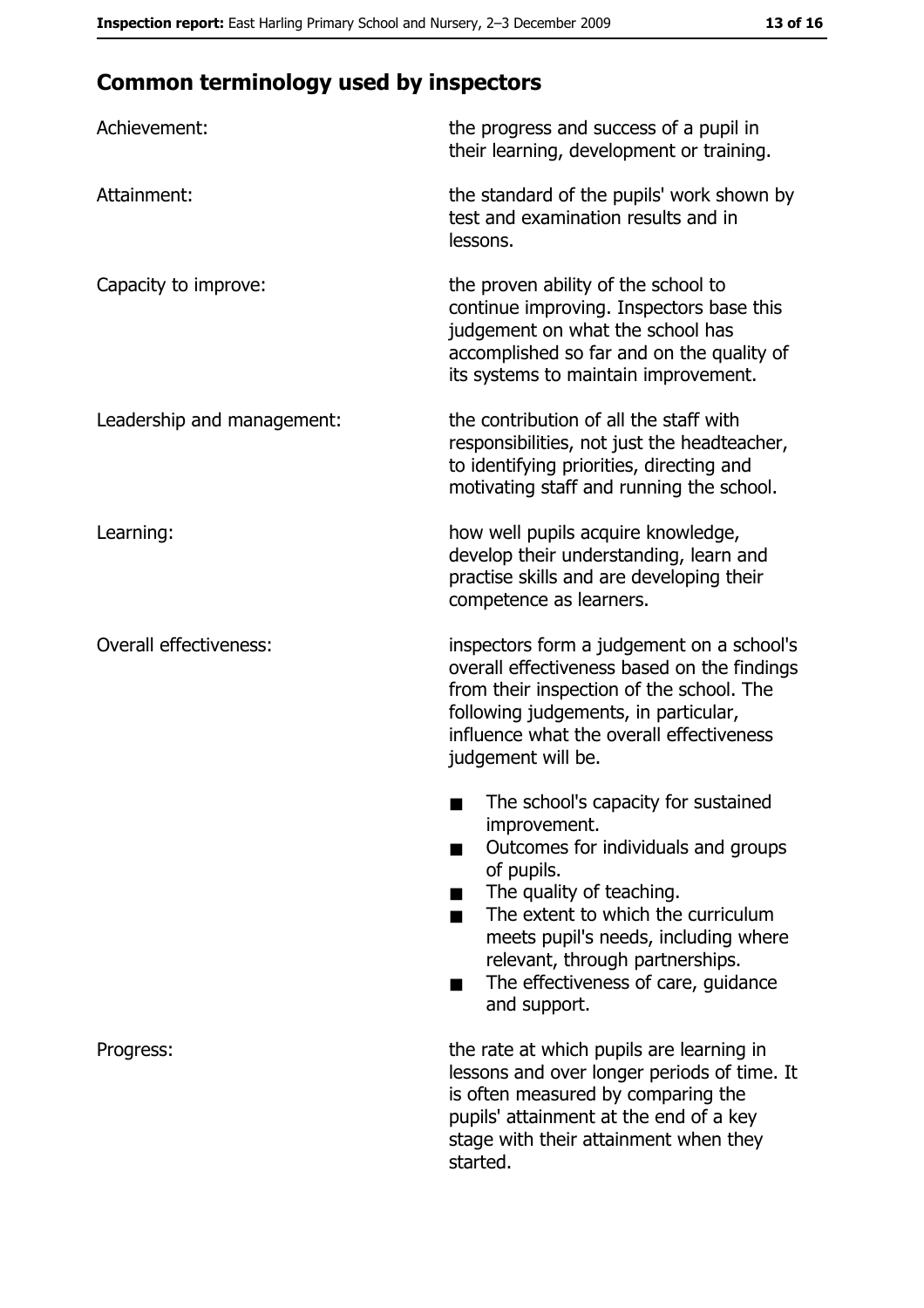This letter is provided for the school, parents and carers to share with their children. It describes Ofsted's main findings from the inspection of their school.



#### 4 December 2009

**Dear Pupils** 

Inspection of East Harling Primary School and Nursery, East Harling

#### **NR16 2NO**

Thank you for all your help and your very warm welcome when we visited your school. Your school provides you with a good education. One of the best things about the school is you! We were very impressed by your excellent behaviour and by how hard you work. The adults are very keen to ensure that everyone in your school feels included in what is happening, and you are a big help in this because you all get on so well together. You are very good at working in pairs and groups, and this really helps your learning. Although you are very welcoming and caring to everyone in your school, we found that you don't have enough chances to learn about people from different communities in this country and around the world, and to get to know more about them. The adults had already spotted this, and we have agreed that they will do something about it as soon as you can.

You are making good progress because the adults are good at helping you to learn. This has got better in the last two years because the teachers have better systems to keep an eye on how you are doing. This means that they can give you work that is just right for you, and if anyone falls behind the adults can help them catch up. They have also made the curriculum more interesting by linking different subjects in topics, and I know that you have enjoved these.

It is obvious that you all enjoy school, right from the start in Nursery and Reception. The youngest children are very happy in school. We have asked the teachers to help them do even better by providing a better outside area for the Reception class, and by making sure they can keep a more careful track of how much children are learning in these two classes.

The adults are extremely good at taking care of you and they make sure you are all safe. They are keen to make the school even better, and you can help by keeping up vour hard work and outstanding behaviour.

We hope you all carry on enjoying your time in school.

Yours sincerely,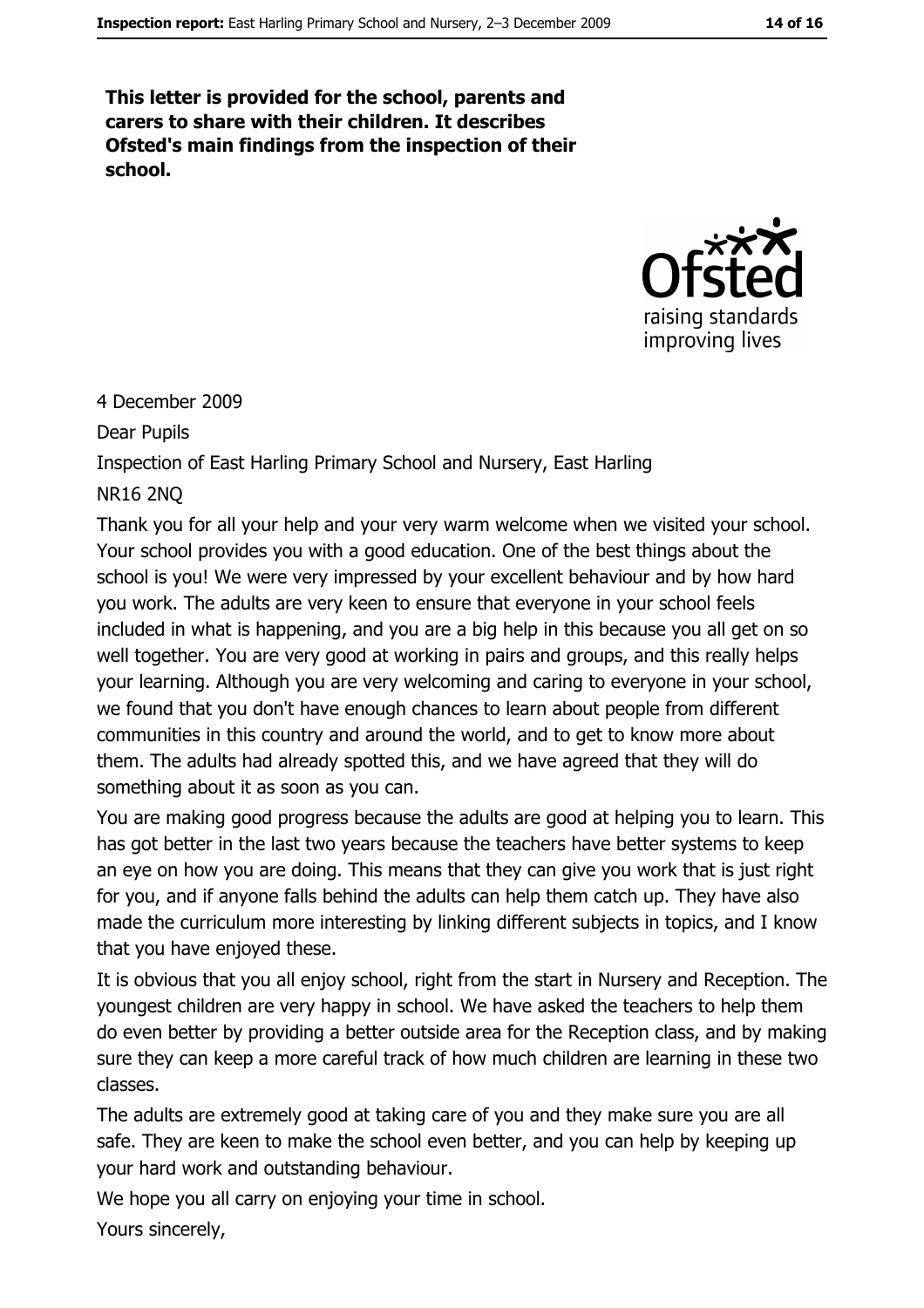Steven Hill (Lead inspector)